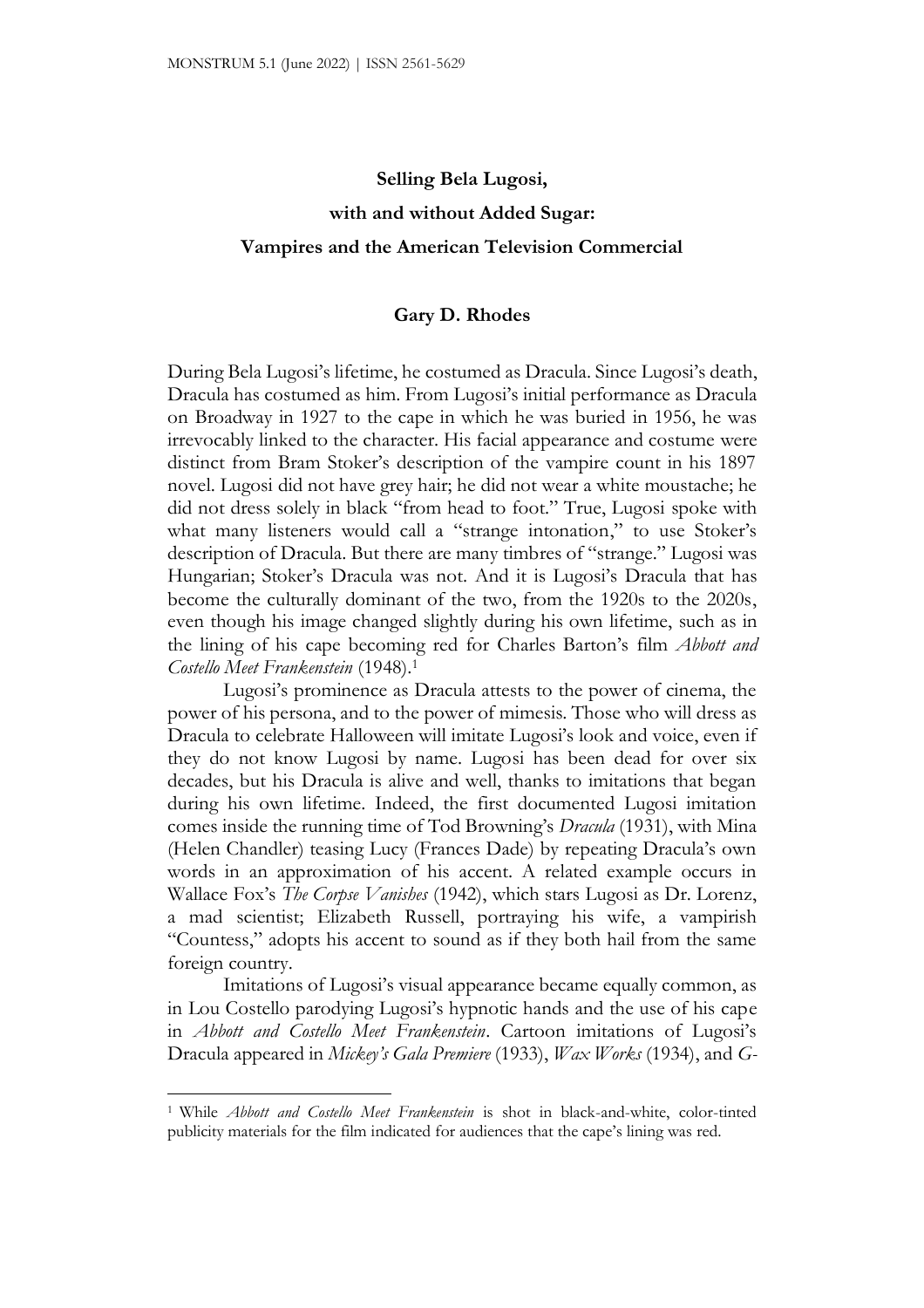*Man Jitters* (1939). Lugosi himself participated in the mimesis, playing "Bela Lugosi as Dracula," a wax figure that comes to life in the short subject *Hollywood on Parade A-8* (1933). But the key examples are those of subsequent screen Draculas, such as John Carradine, Lon Chaney Jr., Frances Lederer, Christopher Lee, Jack Palance, Louis Jourdan, George Hamilton, and Frank Langella, all of whom, even if in varying degrees, appear visually closer to Lugosi's Dracula than they do to Stoker's description.<sup>2</sup>

Most of Lugosi's cultural influence stems from his titular role in Browning's *Dracula*, more so than, for example, the hundreds of times he played the role onstage. Even though many modern viewers haven't seen the film, they paradoxically remember it. And while most box-office stars of 1931 are long forgotten, Lugosi's Dracula endures, thanks to the mimesis that became increasingly common after his death. Beginning in 1957, Gabriel Dell repeatedly performed his Lugosi imitation on *The Steve Allen Show*, speaking in a Lugosian voice while wearing a Lugosian costume. Lenny Bruce began impersonating Lugosi's accent in his act at roughly the same time, as would his drummer, Philly Joe Jones. For pop songs like Zacherle's "Dinner with Drac" (1958) and Bobby "Boris" Pickett's "Monster Mash" (1962), singers imitated Lugosi's Dracula. And such vocal parodies weren't limited to adult entertainment, as the Bugs Bunny cartoon *Transylvania 6- 5000* (1963) illustrates.<sup>3</sup>

Such mimesis was intended to be humorous, even though the overwhelming number of Lugosi's own vampire appearances on stage and screen were serious in tone. The reasons were two-fold. For one, most imitations of American celebrities in the twentieth century were comical in approach. For another, particularly from the late 1950s through the 1970s, a period sometimes referred to as the "Monster Kid" generation, the treatment of the Universal Monsters was often humorous, a curious

<sup>2</sup> My reference here would be to Lon Chaney, Jr. in *Son of Dracula* (Robert Siodmak, 1943); John Carradine in *House of Frank*e*nstein* (Erle C. Kenton, 1944), *House of Dracula* (Erle C. Kenton, 1945), and *Billy the Kid Versus Dracula* (William Beaudine, 1966); Francis Lederer in *The Return of Dracula* (Paul Landres, 1958); Jack Palance in *Dracula* (Dan Curtis, 1974); Louis Jourdan in *Count Dracula* (Philip Saville, 1977); George Hamilton in *Love at First Bite* (Stan Dragoti, 1979), and Frank Langella in *Dracul*a (John Badham, 1979). I would suggest the same of most, though not all, of Christopher Lee's screen appearances as Dracula, particularly in *Horror of Dracula* (Terence Fisher, 1958), *Dracula: Prince of Darkness* (Terence Fisher, 1966), *Dracula Has Risen from the Grave* (Freddie Francis, 1968), *Scars of Dracula* (Roy Ward Baker, 1970), *Taste the Blood of Dracula* (Peter Sasdy, 1970), *Dracula A.D. 1972* (Alan Gibson, 1972), *The Satanic Rites of Dracula* (1973). By contrast, Lee does not show the Lugosi influence in the film *Count Dracula* (Jesús Franco, 1970).

<sup>3</sup> Ben Frommer adopted a Lugosian accent to voice Count Bloodcount. Frommer had earlier appeared in the Lugosi films *Bride of the Monster* (1955) and *Plan 9 from Outer Space* (1958), both directed by Ed Wood.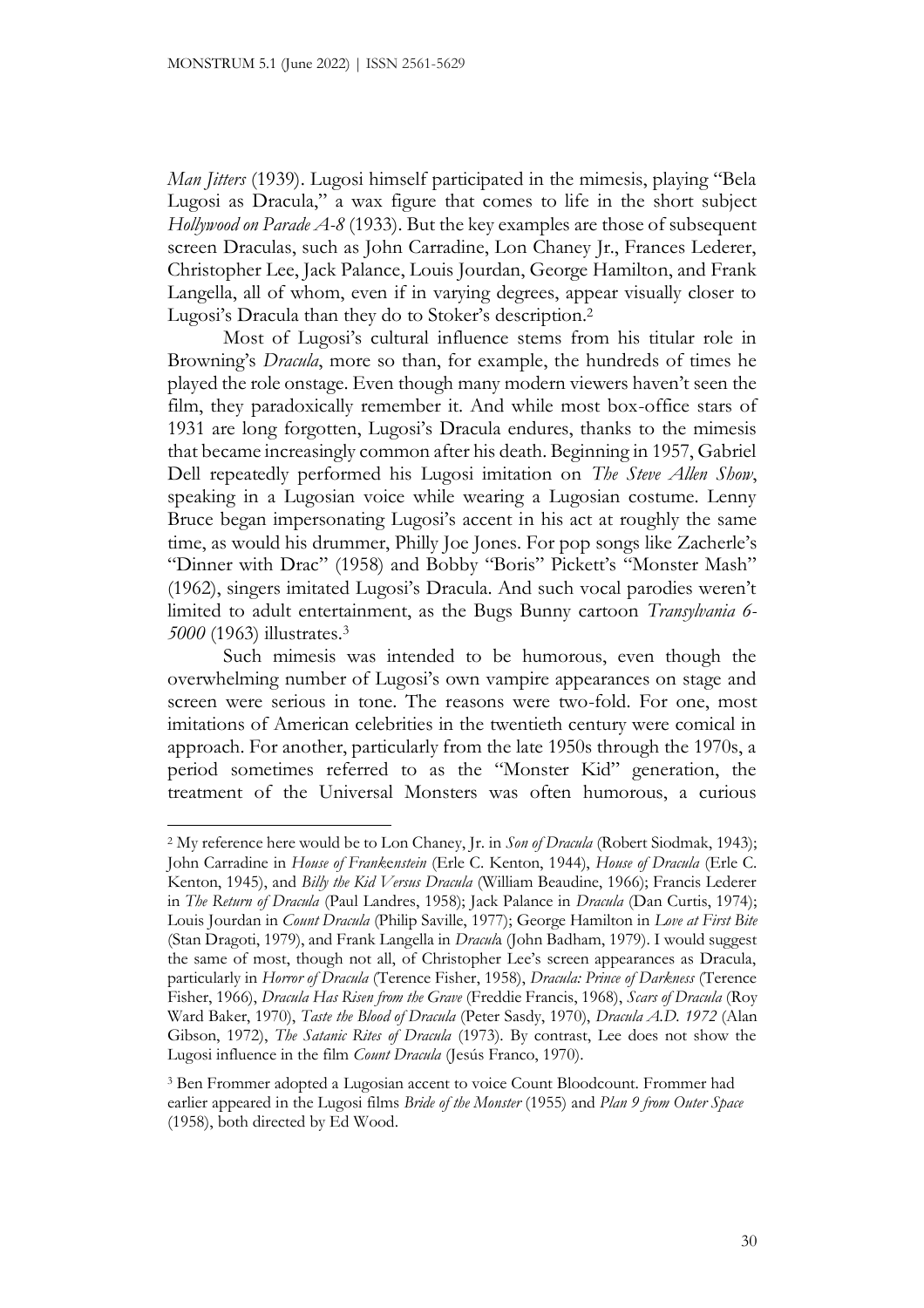tempering of their original, intended seriousness.<sup>4</sup> Here was the world of television horror hosts making fun of horror movies, even inserting themselves into them by superimposition, beginning with *Shock Theater* in 1957. Here was the world of puns regarding horror movies that populated so many pages of Forrest J. Ackerman's magazine *Famous Monsters of Filmland*, from its first issue in 1958 until its last in 1983.<sup>5</sup> Here was the world of television programs like *The Addams Family* (1964-1966) and *The Munsters* (1964-1966).<sup>6</sup> And here was a world in which Boris Karloff became known affectionately as "Uncle Boris," and in which Lugosi became more popular in death than he had been during the final decade of his life.

Indeed, the Lugosi-Dracula persona not only continued after his death, but it also evolved, with impressionists adding nonsense words that he never said in any stage play, film, radio program, or television show: "*blah, blah, blah*," or perhaps, depending on the enunciation, "*bleh, bleh, bleh*." The origins of the phrase likely stem from Allan Sherman's song "My Son, the Vampire," released as a single in 1963, as well as becoming the theme to a Lugosi film of the same name, the American release of his British-made *Mother Riley Meets the Vampire* (1952), directed by John Gilling. During the song, Sherman repeatedly shouts the word "blood" in a Lugosi accent, with the letter "d" not clearly enunciated. As a result, the Lugosi lexicon grew notably and noticeably. "*Bleh*," the only word that the vampire in the Pink Panther cartoon *Pink Plasma* (1975) says, for example, with animator and voice actor Art Leonardi repeating it in a Lugosian accent.

The proliferation of fun and sometimes funny Lugosi imitations in the five years after his death came parallel to the rise of Lugosi merchandising, most famously embodied by the Dracula model kit released by Aurora in 1962 (figure 1), but also present in numerous other products, from lunch boxes and rubber masks to board games and playing cards. Here was commercial success, enough so that Lugosi's son Bela G. Lugosi sued Universal Pictures over the licensing rights to his father's image. Legal action led to more than one lawsuit and outcome, but eventually Lugosi's son proved victorious.<sup>7</sup>

<sup>4</sup> With regard to the term "Monster Kid" in popular culture, see Bob Burns with Tom Weaver, *Bob Burns' Monster Kid Memories* (Albany, Georgia: BearManor Media, 2013).

<sup>5</sup> The "Monster Kid" era, particularly its tempering of horror with comedy, deserves a monograph to explore these matters in-depth.

<sup>6</sup> It should be noted that *The Addams Family* began in the form of Charles Addams' print cartoons, as published in *The New Yorker* magazine from 1938 to 1964.

<sup>7</sup> For more information on these lawsuits, see Jane M. Gaines, *Contested Culture: The Image, the Voice and the Law* (Chapel Hill, North Carolina: University of North Carolina Press, 1991). The sheer complexities of these lawsuits and their aftermath deserve another monograph, one that could examine the history since 1991. For the sake of full disclosure,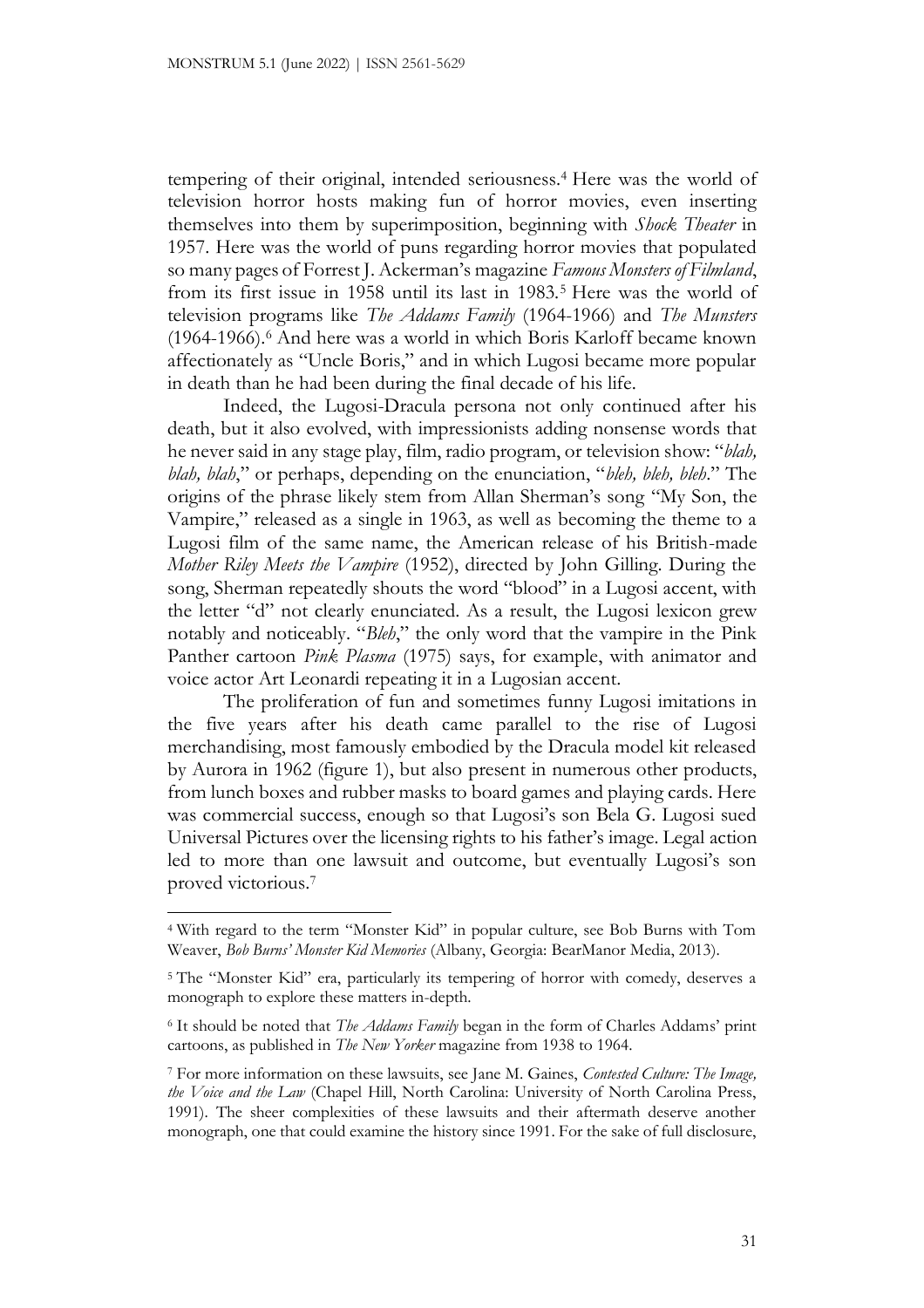

Figure 1. Cover image for the Dracula model kit released by Aurora in 1962 (Universal Pictures / Aurora Plastics Corp.).

From the 1990s to the present, Universal has continued to license its Dracula for numerous products, though sometimes without the involvement of the Lugosi family's business, Lugosi Enterprises. The Draculas on such products simultaneously do and do not look like Lugosi. They are distinct enough from his now-trademarked facial appearance to avoid litigation, meaning they do not use the trademarked name "Bela Lugosi" and they are not photo-realistic depictions of Lugosi. Nevertheless, in terms of costume and hairstyle, they evoke Lugosi's Dracula rather than, say, Stoker's.<sup>8</sup>

I should note that I have been friends with Bela G. Lugosi since 1985, and that I have provided much historical information for the Lugosi Enterprises website, www.belalugosi.com.

<sup>8</sup> One curious example would be Hasbro's 12-inch doll Son of Dracula, released in 1997 as part of its group of Universal Monsters. The same group did not have a Dracula. The toy company relied on licenses from Universal, the studio who made *Son of Dracula*, and from the Lon Chaney, Jr. estate.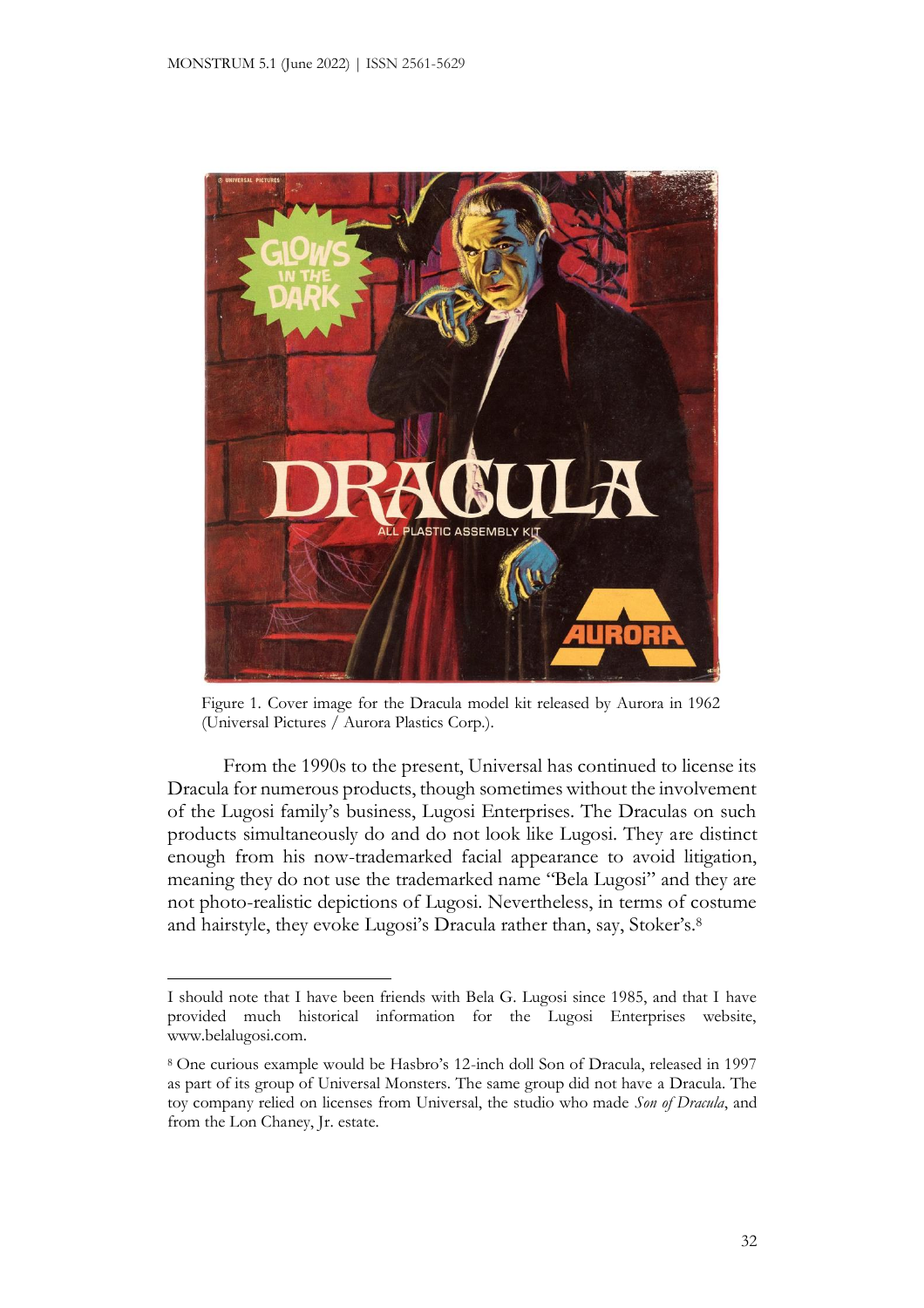The result is akin to Helen Chandler's imitation of Lugosi in Browning's *Dracula*, or to Gabriel Dell on the late-night TV, meaning that a Dracula can simultaneously be close to and distant from Lugosi. A Halloween decoration might appear very similar to Lugosi, but not enough to provoke a lawsuit. Christopher Lee's Dracula might be different than Lugosi's, in part because he is a different actor, but his Dracula is visually

part of the Lugosi lineage, something that he might have even realized, at least to a degree, as in most of his Dracula films he knowingly wore a duplicate of the ring that Lugosi wore in *Abbott and Costello Meet Frankenstein*. Legally and culturally, Lugosi's Dracula resides somewhere between Lugosi and "Lugosi," between what is an original and what is an imitation, between what is a duplicate and what is a parody.

Consider Count von Count, the popular Muppet that has appeared on *Sesame Street* since 1972. As voiced first by Jerry Nelson and then by Matt Vogel, Count von Count sounds like Lugosi, an



Figure 2. Artist's rendering of Lugosi with fangs in the one-sheet for Ed Wood's *Bride of the Monster* (1955).

approximation of Lugosi's accent that does not infringe on existing trademarks.<sup>9</sup> He also looks like Lugosi, meaning the slicked-back hair with widow's peak, pronounced eyebrows, and evening dress with cape. But he doesn't look like Lugosi, meaning he is short and purple and only has four fingers on each hand. He also wears a monocle.<sup>10</sup> And then there is the fact

<sup>9</sup> "Count von Count Puppet," Smithsonian National Museum of American History. Accessed February 11, 2022. Available at:

https://americanhistory.si.edu/collections/search/object/nmah\_1444767.

<sup>10</sup> In Browning's *Dracula*, Lugosi did have a monocle as part of his costume, but he did not wear it.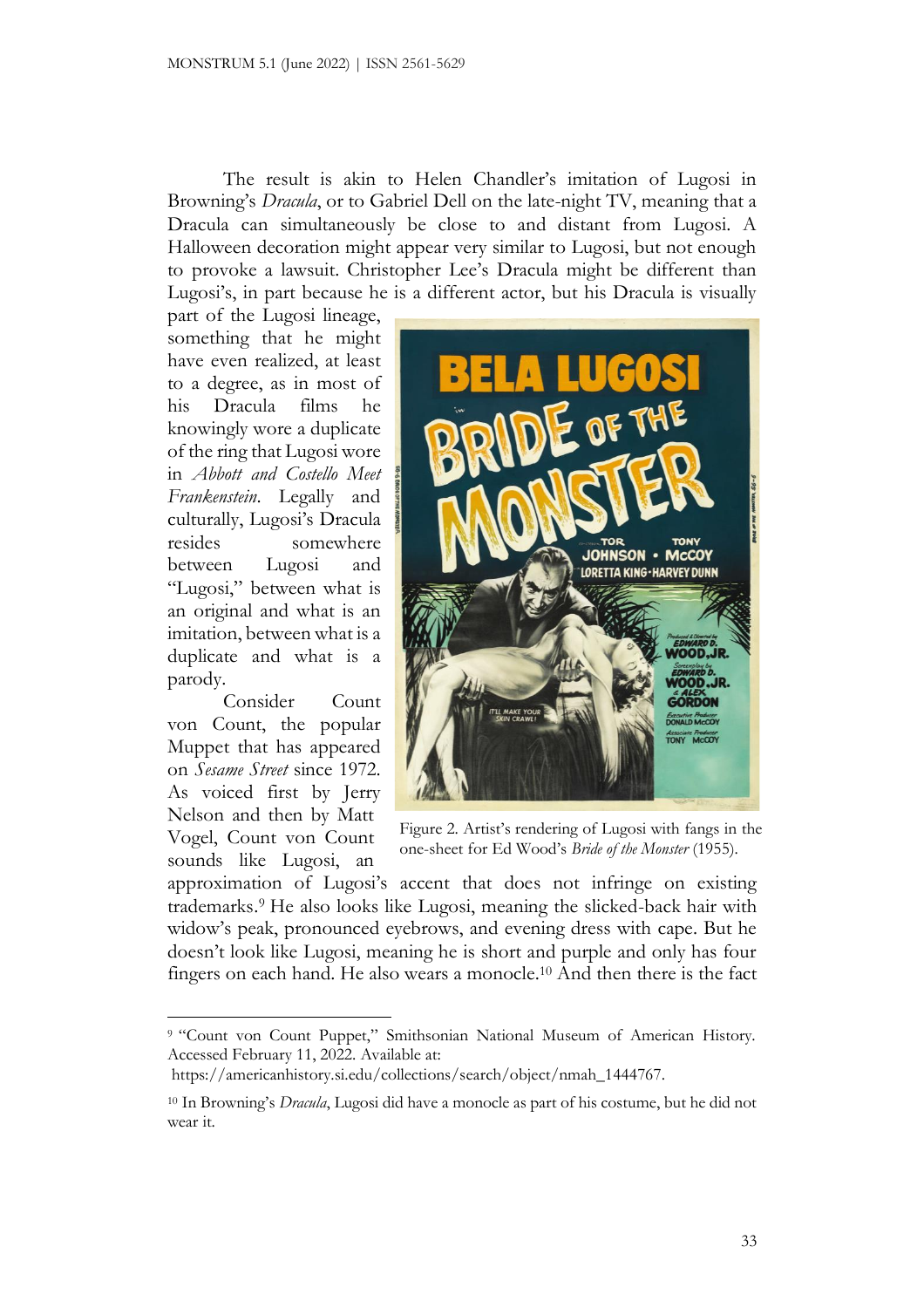that he evokes Lugosi through a common misconception. Count von Count has sharp fangs, which Lugosi did not use in any of his Dracula appearances onstage or in film. That said, audiences presumed he had sharp teeth, including the artist who drew the poster artwork for Ed Wood's *Bride of the Monster* (1955), which depicts Lugosi with canines like those later worn by Count von Count (figure 2). For film historians, Lugosi's Dracula didn't wear fangs; in popular memory, he did, a fact that has so often aided product sponsors who want us to bite into their tasty food products. The complicated result means that arguably the more different that Count von Count is from Lugosi, the more like "Lugosi" he becomes.

Lugosi's Dracula sells, whether he is Lugosi or "Lugosi." And by the 1970s, Lugosi's Dracula could sell products of himself. His identity, his iconic status, became such that—like so many famous film, television, music, and sports stars over the decades—he could sell other products, his endorsement carrying cultural weight. If Dracula uses it, why shouldn't I? If Dracula likes it, then I should as well. And if he looks different from Lugosi, he might still look very much like him, so that I know this really is Dracula, even if it is not: hence, the Dracula television commercial in the United States, imitating Lugosi, with a pronounced emphasis on consuming, if not blood, then our choice of a fine array of other products. "Lugosi" is a hypertextually significant cultural presence, including as an ongoing marketing strategy, one featuring as much or more comedy as horror.

Viewers and critics usually dislike commercials, though at times they heap praise upon them, including some of those produced for the Super Bowl. It is evident that an important and ongoing dialogue between the cinema and television commercials began in the fifties and continues to the present day, each aesthetically informing the other. In the book *Consuming Images: Film Art and the American Television Commercial* (2020), Robert Singer and I argue that TV commercials are short films, some of them qualifying as examples of important cinema.

The power of TV commercials is manifold, given the sheer number of times that even a single audience member might see them. Unlike films and television programs, which many viewers watch only once, an individual commercial can be not only repetitive, but also relentless. The result might at times be unwelcome or irritating, but audience hatred of commercials does not necessarily dispel their ability to sell products, or, for that matter, to introduce new film aesthetics. For example, more American viewers were exposed to the Steadicam shot in the late seventies by TV commercials than by feature films; the same was true of the "Bullet Time" shot in the late nineties (Rhodes and Singer, 2020).

The first discussion of vampire commercials in the industry did not have to do with characters rising from the grave or sucking blood ("How to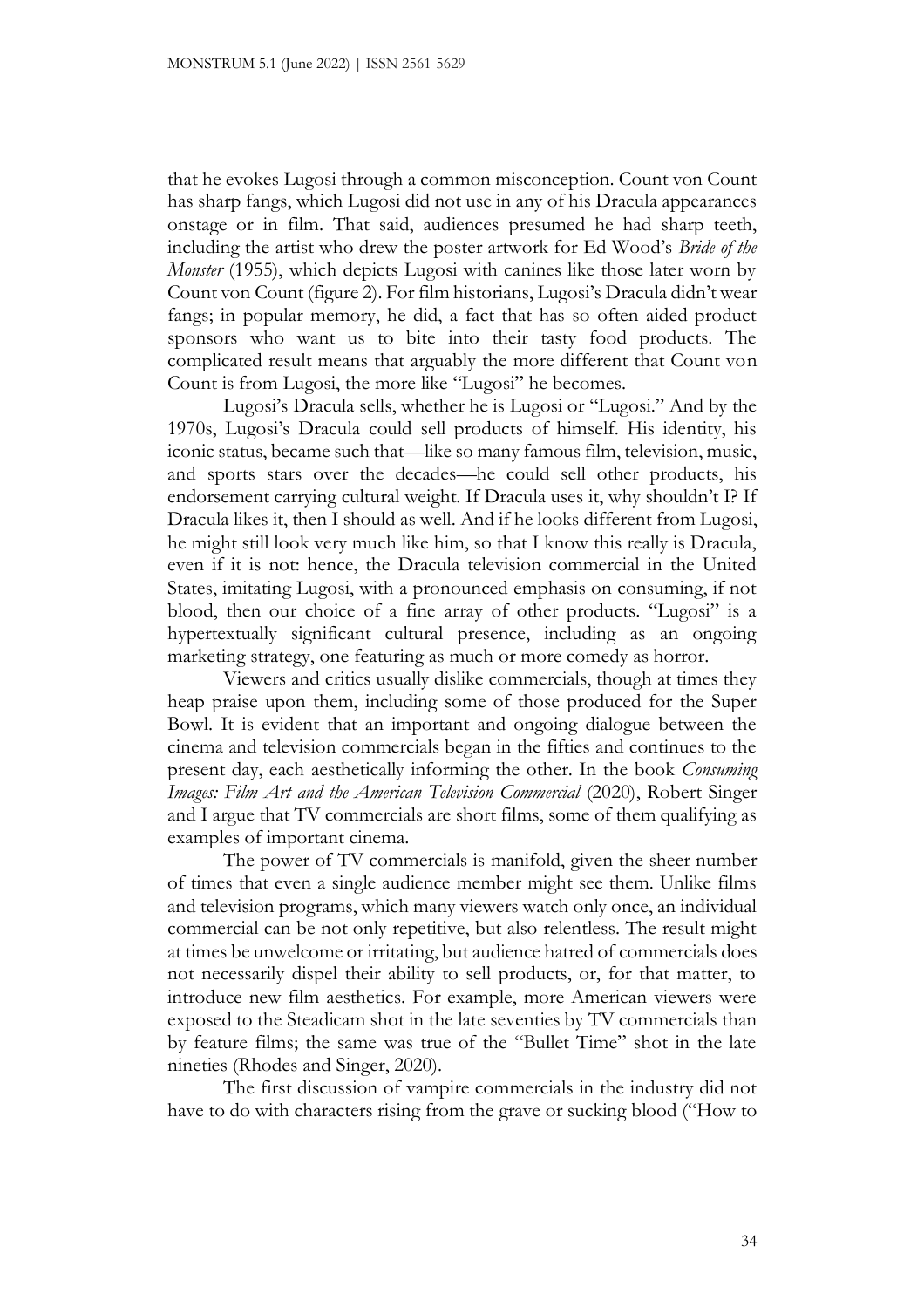Kill a TV 'Vampire'" 1961, 42). In the early 1960s, "vampire videos" were commercials that did not maintain strict focus on the product being sponsored, the vampires being those "components that suck strength away from the main story" (Untitled article in *Sponsor* 1961, 51). To "split" the viewer's attention between audio and video meant that "either can work as a 'vampire' against [the] other's strength" ("Beware of 'Vampires' in These Commercial Productions" 1961, 43). Offbeat costumes, production "gimmicks," and some film techniques (such as animation and wipes) could also be detractive, "in vampire fashion" ("Beware of 'Vampires' …" 1961, 43).

And now for a few words from our sponsor, who initially considered Mean Joe Greene or Cindy Crawford to promote a given product, but who decided instead on the Undead. On a small number of occasions, the selected vampire has not been Dracula. For example, in 1980, the Kenyon & Eckhardt agency produced a television commercial for Pils Beer featuring Donald Pleasance. One of its images recreated Count Orlok's shadow on a wall from F. W. Murnau's *Nosferatu* (1922), his claw-like hand reaching for a bottle of beer. Fascinating, perhaps, to horror film buffs, but a critic in *Advertising Age* didn't recognize the image, mistakenly referring to Orlok as a "hag" ("Pils' Bizarre Appeal 1980, S20). *Nosferatu* had its place in popular culture, increasingly so thanks to Werner Herzog's remake, *Nosferatu the Vampyre* (1979), and—in terms of Orlok's visual appearance—Tobe Hooper's *Salem's Lot* (1979). But despite dating to the 1920s, Orlok was not yet an icon of American pop culture, certainly not to the degree he became in the decades that followed from various types of exposure, including E. Elias Merhige's *Shadow of the Vampire* (2000) and animated imitations on *SpongeBob SquarePants* (1999-present).

A small number of other non-Dracula vampires have also appeared in American television commercials. *Vampire Decision Engine*, a 2009 commercial promoting Bing, features a long-haired, trendy vampire who looks as if he could be a costar in Neil Jordan's *Interview with a Vampire* (1994). And the unshaven vampire in two Nissan Murano ads from 2017 resembles the undead depicted in the *Twilight* film series (2008-2012). <sup>11</sup> Similar examples include a Ray-Ban commercial from 1988 (in which a hip male vampire dies at sunrise because he forgot his sunglasses), a 2000 commercial for Sony DVD players (in which a hip male vampire explodes because of the clarity of a sunrise played on his DVD), and an Audi commercial from 2012

<sup>11</sup> These two commercials are generally known as *Dracula and Nails* and *Dracula and a Girl.*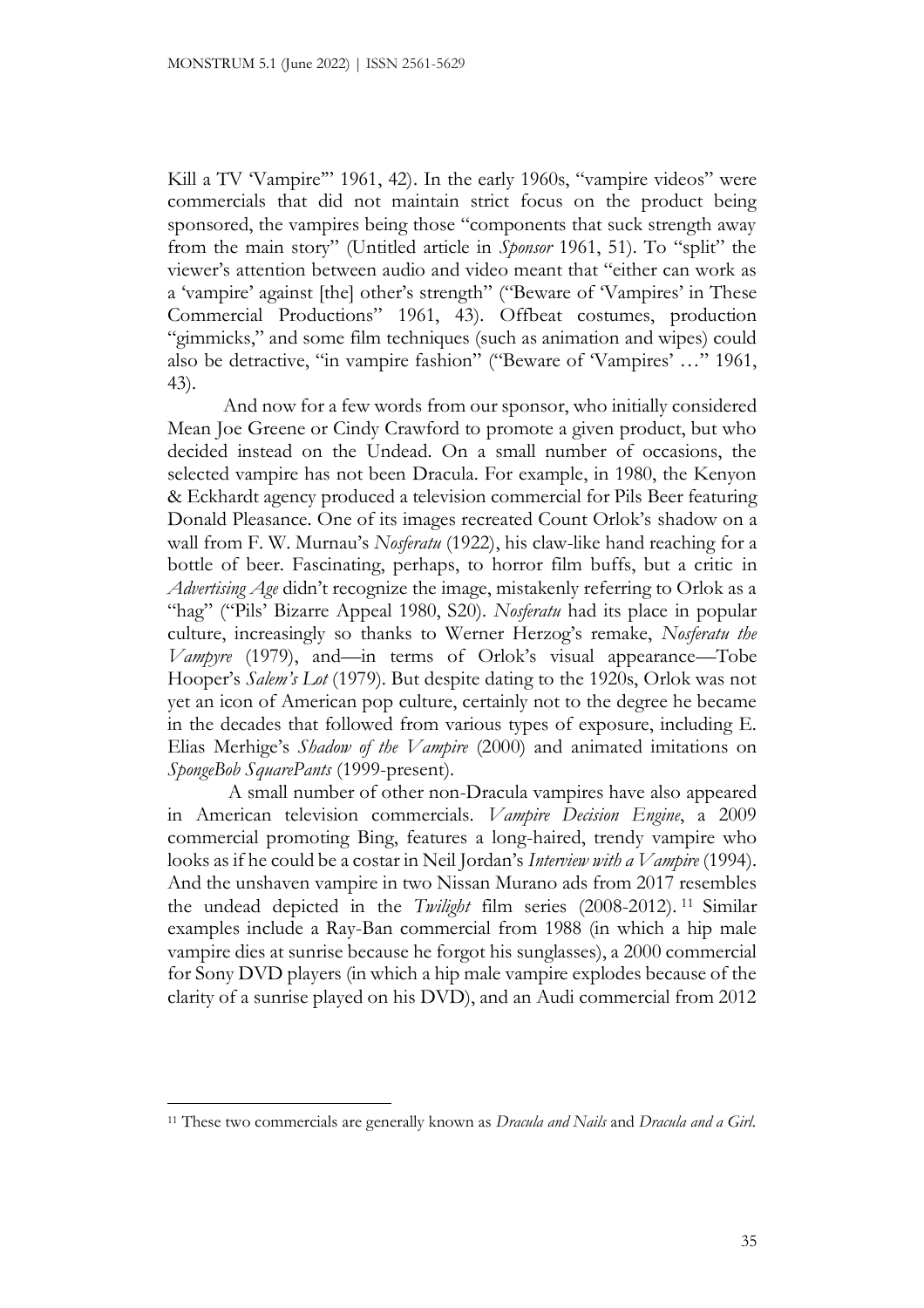(in which the "daylight" power of a hip male vampire's headlights accidentally kill all of the vampires at an nighttime party).<sup>12</sup>

By contrast, most American vampire commercials have overtly drawn upon Lugosi's Dracula, sometimes to the extent of recreating audiovisuals associated with the Browning film. A 1987 commercial for Schlage Security Systems mimics Dracula's attack on Lucy, her asleep in bed, him appearing at the window as a bat before transforming into human form. In this recreation—which features a woman with short hair not unlike Frances Dade, who played Lucy in the Browning film—Dracula's entry is comically halted by a security system. Five years later, a 1992 commercial features Dracula invading a spooky old castle to bite a woman who successfully entices him to sink his fangs into a can of Coca-Cola instead. The story's background music is the theme from Tchaikovsky's *Swan Lake*, which is heard during the opening credits of the Browning's *Dracula* and long associated with Lugosi, to the extent that it was subsequently heard Tim Burton's *Ed Wood* (1994), in which Martin Landau played Lugosi, and in Gary D. Rhodes' documentary film *Lugosi: Hollywood's Dracula* (1999).

To further their connection to Lugosi (rather than to, say, Christopher Lee), the Schlage and Coke commercials are black-and-white rather than color, thus strengthening their direct link to the Browning film. The same is true of a 2002 commercial for Hostess Cupcakes and its Lugosian vampire. A 2006 vampire commercial for DiGiorno Pizza is also in black-and-white; it features a female victim who resembles Mina (Helen Chandler) in the Browning film. And then there is a battery commercial from 1993, in which a Lugosian Dracula attempts to catch the Energizer Bunny. Its first nine shots (constituting approximately twenty of its thirty seconds) are predominantly black-and-white, with limited color tinting present in the form of blue lightning and the pink bunny.

The narratives in these commercials vary, but only to an extent. Either Dracula dislikes the product (as in the DiGiorno Pizza ad, because garlic is among the ingredients), or he prefers the product over the blood of would-be victims. That is the case in the 2002 Hostess commercial, as well as in *Drinkula*, a 2017 commercial in which Dracula selects Dr. Pepper instead of blood. These are in addition to *Vampire Boyfriend*, a 2015

<sup>12</sup> A 2009 commercial for Delissio Garlic Bread features a teenager who looks like a goth rock musician, but who turns out to be an actual vampire. However, this commercial seems only to have aired in Canada. The company's product manager noted that the ad was inspired by *Twilight*. See Matt Semansky, "Delissio Touts the Multiple Advantages of Garlic" in *Marketing* (June 3, 2009) http://marketingmag.ca/brands/delissio-touts-themultiple-advantages-of-garlic-8997/.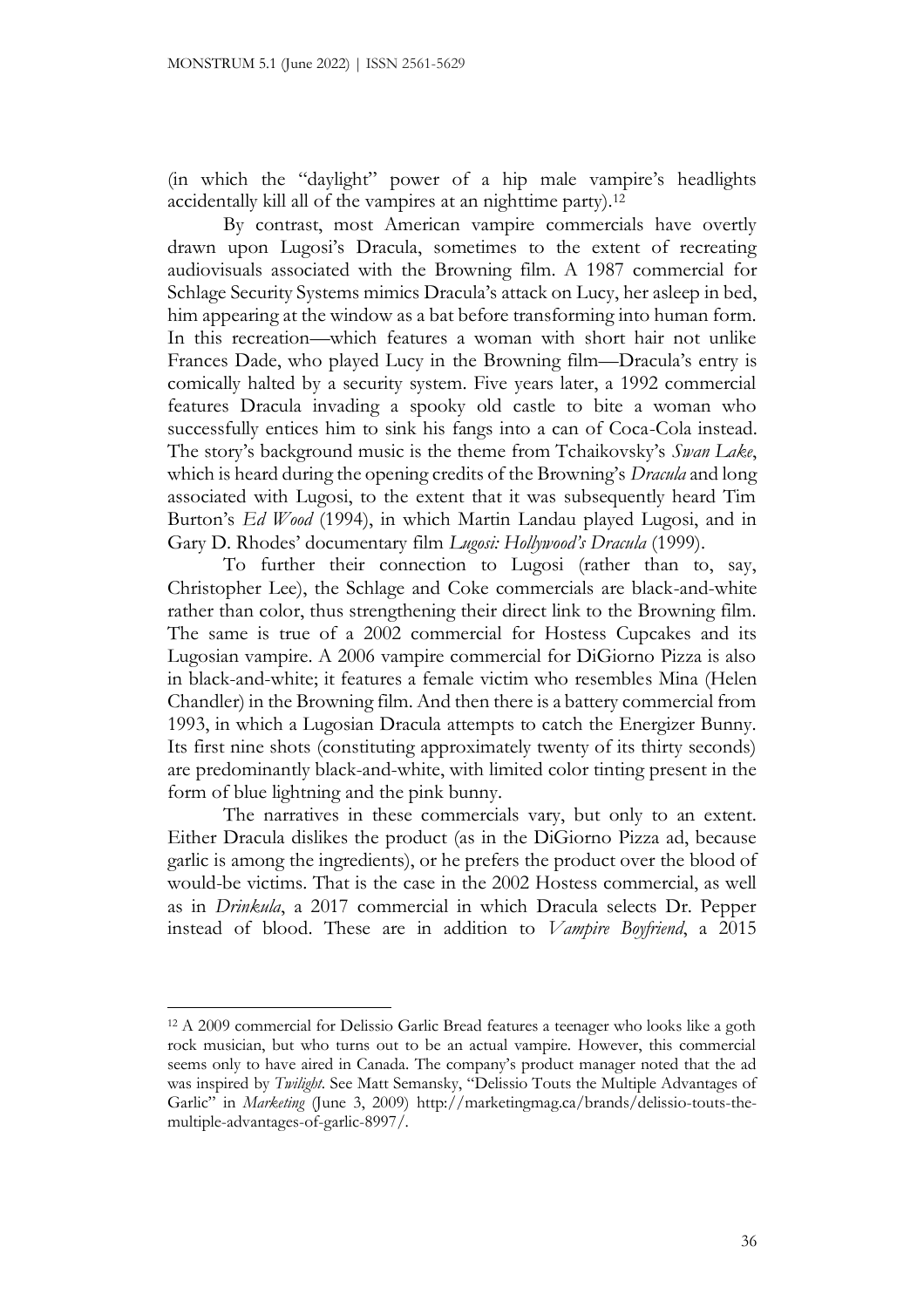commercial for Doritos.<sup>13</sup> In it, an overweight but still Lugosian vampire keeps trying to bite his partner, or so we believe. At its conclusion, she invites him to sit beside her on the sofa, playfully calling him "Nibbles." He goes not for her neck, but for a bag of the corn chips.<sup>14</sup> This "Lugosi" is as familiar as he is funny.

Other commercial storylines humorously involve sunlight. In 1986, Texas Instruments aired an ad for the Anylite Solar Calculator that featured a Lugosian Dracula in his coffin operating the device with artificial light, rather than relying on the sun. A Kellogg Fruit Crunch Bar commercial of 2013 features Dracula and family, who hate mornings until trying the product; "Now we love mornings," Dracula explains, despite the sun. By contrast, in the aforementioned Energizer commercial, Dracula gets locked out of his castle while pursuing the bunny, the morning sun destroying him. And in a 2008 commercial for Sunny D (aka Sunny Delight), Dracula tries to hypnotize a bottle of the orange drink, but it manages to destroy him with its sunny rays.

As with Universal's Dracula merchandising, created without the permission of Lugosi Enterprises, these TV commercial Draculas resemble Lugosi in the macro, not the micro. They look and/or sound like Lugosi, but not exactly so, the actors' faces being different than Lugosi's; thus, the imitations avoid lawsuits because they are not photorealistic and therefore do not infringe on the trademark. Nowhere is this more evident than in the aforementioned Coca-Cola commercial, the company feeling obliged to offer the following text onscreen: "Dracula used with permission of Universal City Studios, Inc." But Lugosi Enterprises is not credited, the image and voice existing outside a trademark infringement. All of this makes the commercial's slogan, "Can't Beat the Real Thing," simultaneously true and false.

The Draculas in a 1977 Post Alpha-Bits cereal commercial, a 1982 commercial for the video game Electronic Dracula, a 1990 Pepsi

<sup>13</sup> Much the same is true of a 1993 commercial for Kellogg's Crunchy Nut Cornflakes, in which Dracula arrives at a would-be victim's window in the form of a bat before transforming back to his human appearance. He first intends to bite a woman's neck, but he is distracted by the cornflakes. This commercial aired in the United Kingdom. And in a 1999 Canadian commercial for the Dairy Bureau, Dracula prefers a cheese casserole to Mina. Not dissimilar is a 2004 commercial for Chips Ahoy! cookies broadcast in Canada. A Lugosian Dracula bites a woman who has been eating the cookies, leading him to remark on how much chocolate they contain.

<sup>14</sup> In a 1983 commercial for Wattie's Tomato Sauce, a scared woman runs through an old castle on a dark, stormy night while Bach's *Toccata and Fugue* plays in the background. When Dracula confronts her, she apologizes for having let the servants do the shopping. They purchased a tomato sauce other than Wattie's, which leaves Dracula disgusted. This commercial aired in New Zealand.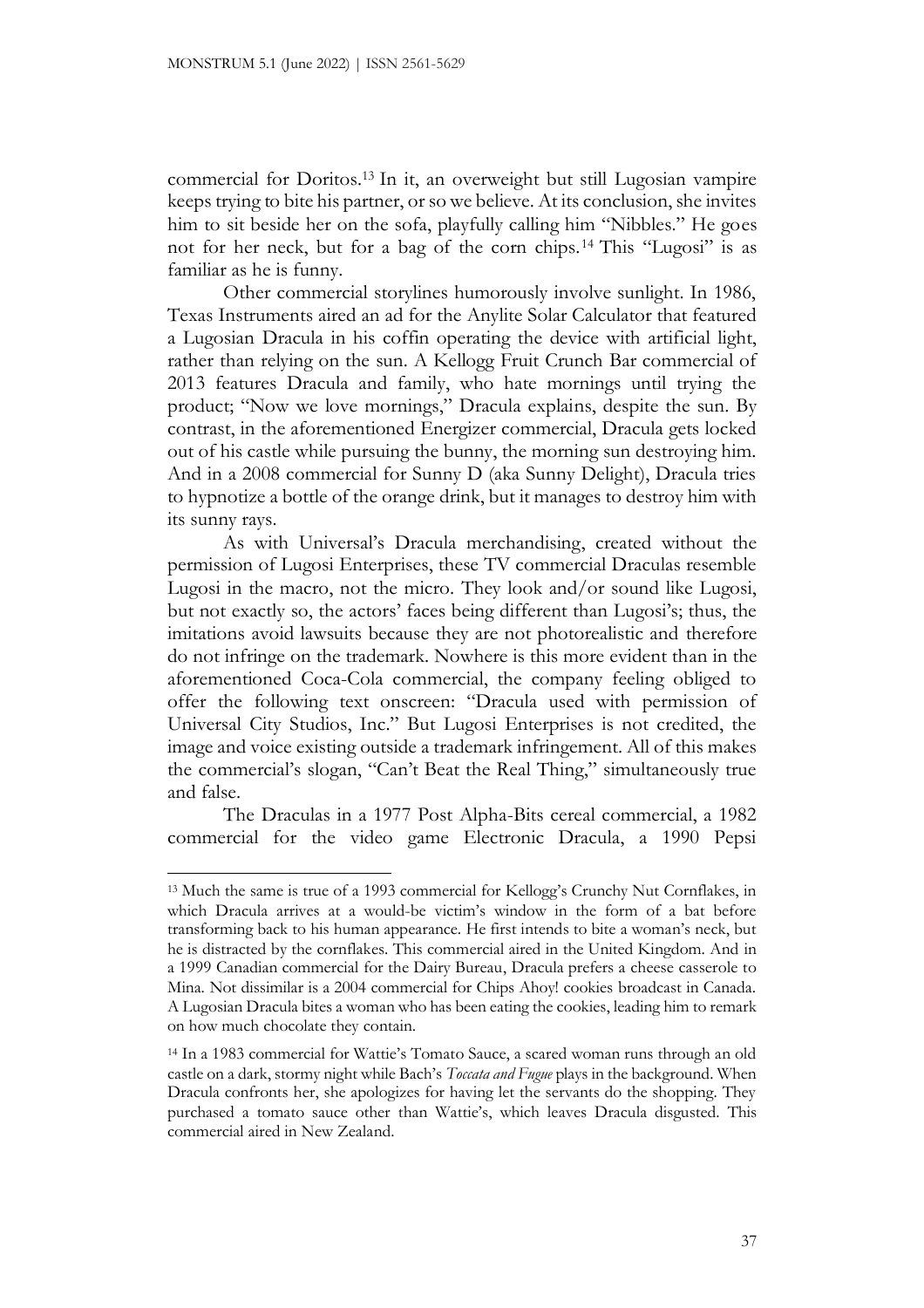commercial, and a 2020 commercial for the Kit Kat candy bar are clearly Lugosian in appearance and voice, but also not enough to provoke legal action. A 1981 commercial for Hasbro's game *I Vant to Bite Your Finger* features a voice that sounds like Lugosi, even though the face used in the game is quite different from his; the same is true of the vampire in a 2021 commercial for Realtor.com. The title character in *Dracula's Blood Drive*, a

2013 commercial for the insurance company GEICO, parodies Lugosi's appearance and voice, but his hair is longer in the back than Lugosi's. Even more curious is the vampire in the aforementioned DiGiorno commercial. He sounds like Lugosi's Dracula and dresses like him, but he is also bald and rises completely erect from his coffin, the result being an amalgam of a Lugosi's Dracula and Count Orlok.

With regard to the issue of legal rights, one of the more curious Lugosiinspired commercials is perhaps one for Duracell batteries aired in 1988. Here again is the spooky old castle on a dark, stormy night. *Dies Irae* plays in the



Figure 3. Original Count Chocula cereal box image (1971, General Mills).

background. The coffin lid rises, and Dracula emerges. It is not a human actor. Nor is it an animated cartoon. Instead, it is a prop that resembles Count von Count of *Sesame Street*. He is short and purple. But it is not Count von Count. He wears no monocle. And rather than being made of foam, like a Muppet, he appears to be plastic. He is Lugosi refracted through Count von Count into a legally permissible but still recognizable variation of Count von Count.

But nowhere are the issues of Lugosi/not-Lugosi more present in the history of television commercials than in those featuring Count Chocula (figure 3). In 1969, General Mills asked the advertising agency Dancer Fitzgerald Sample to generate ideas for its new chocolate and strawberry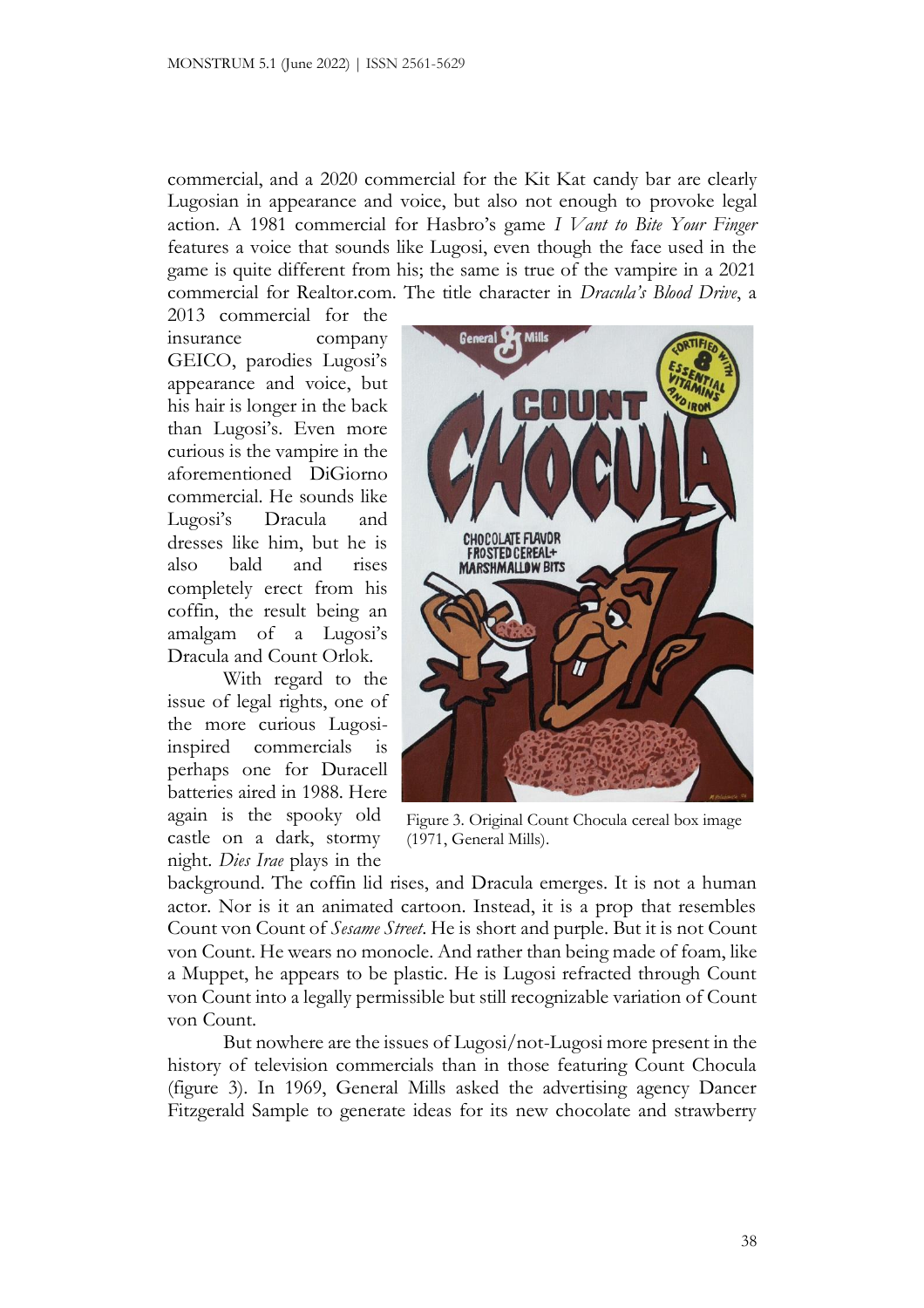flavored cereals. Copywriter Laura Levine created Count Chocula and the Boris Karloff-as-Frankenstein Monster-inspired Franken Berry. George Carn drew the first Count Chocula artwork ("Monsters," n.d.). Thanks to various animators (one of them Bill Melendez, best known for his work on films featuring Charlie Brown and the Peanuts characters) brought the two monster characters to life for a 1971 television commercial (Rossen 2016).

Levine later recalled, "The whole concept was monsters, but monsters who were scaredy cats. They'd act tough, and then they'd be terrified by the sight of a little kitten" (Rossen, 2016). The idea was original for a breakfast cereal, but one that had appeared in various prior feature films and animated cartoons. Lugosi himself played such a role in Phil Rosen's horror-comedy *Spooks Run Wild* (1941). The film positions his character as a Dracula-inspired monster stalking the countryside, but he is just a red-herring, one easily frightened by his costars, the youthful East Side Kids.

"Don't be scared," Count Chocula says at the beginning of a 1971 television commercial, the first in which he appeared. He emerges from a cardboard box that contains packages of the cereal, the flaps of its lid squeaking like a coffin. His appearance is Lugosian, with cape and evening dress, though they are brown, like his hair, to evoke chocolate. He has a widow's peak similar to Lugosi in the Browning film, but his hair extends upwards into what look like two horns. He has fangs, but he makes clear that he is a "super sweet monster with the new super sweet cereal." His fangs are thus sweet tooths, biting breakfast chocolate rather than human necks.

Overall, the caricature is visually further from Lugosi than Count von Count. And yet, as General Mills' blog indicates, Count Chocula was a "takeoff of Bela Lugosi's Dracula portrayal in 1930s movies" (Olmstead 2015). Larry Kenney, who has voiced Count Chocula for decades, explained, "I was told at auditions that he needed to be funny and not scary, so I added more highs and lows. Lugosi was always low and very scary" (Olmstead 2015). The voice was simultaneously Lugosi and not Lugosi. The overall character was a "take-off" that has not infringed on anyone's trademark.

Franken Berry appears in the same first Count Chocula commercial, his voice being an imitation of Boris Karloff's. The two argue over whose cereal is better, their adversarial relationship subtly invoking that of Karloff and Lugosi in the films they made together, such as Edgar G. Ulmer's *The Black Cat* (1934), Louis Friedlander's *The Raven* (1935), Lambert Hillyer's *The Invisible Ray* (1936), and Robert Wise's *The Body Snatcher* (1945). It also subtly invokes the professional rivalry attributed to the actors by some monster fanzines and books in the 1960s and 1970s.

Subsequent commercials continued to depict arguments between Count Chocula and Franken Berry, but they also add the element that Levine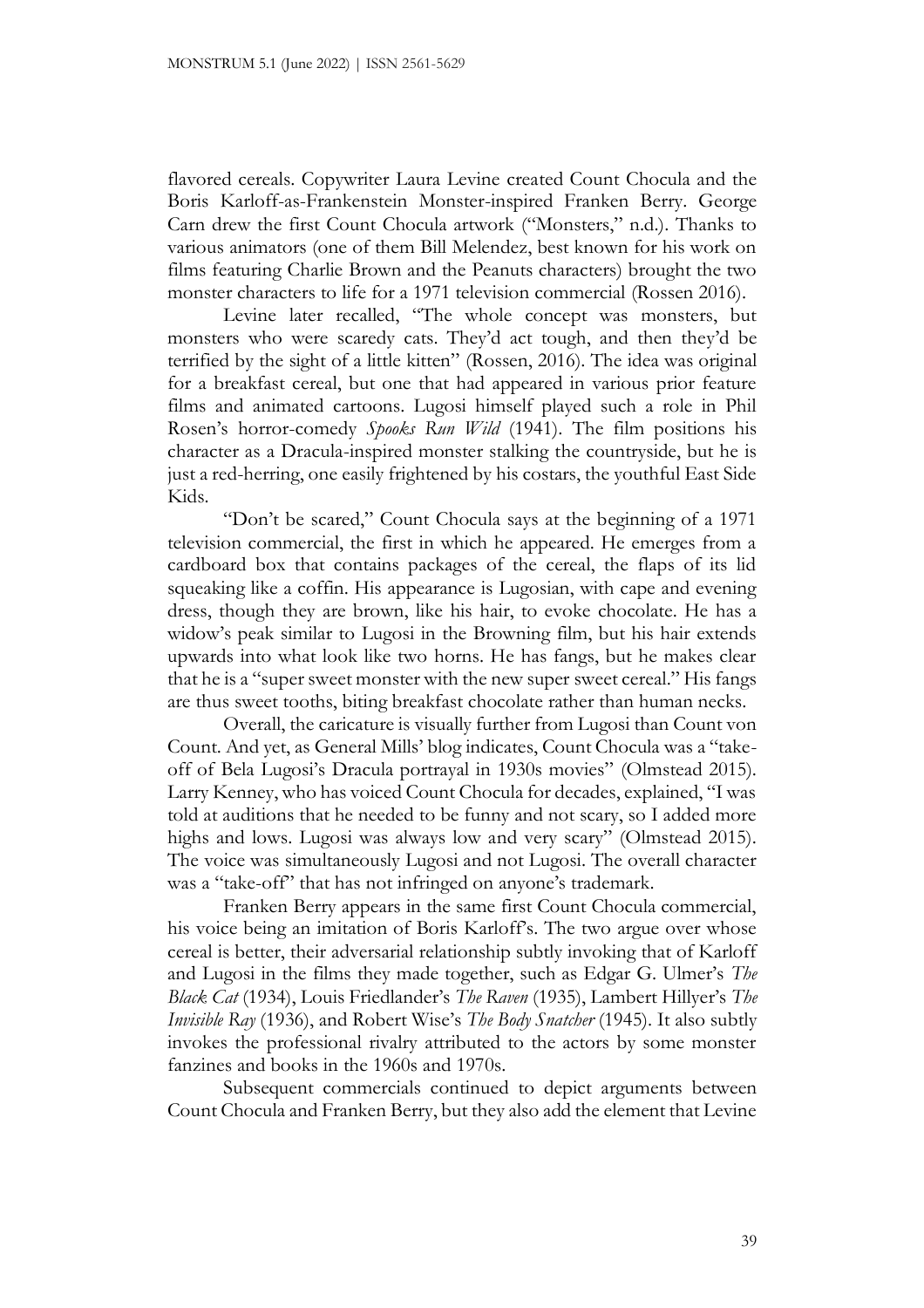intended: the monsters become frightened when a third character unexpectedly appears, even though said character normally announces that he or she enjoys both of their cereals. Consider, for example, a 1978 commercial in which the two monsters bicker at a wishing well. A frog emerges to endorse both cereals equally, but his presence causes the duo to jump into the well in order to escape. The approach aligns clearly with the strategy employed during the "Monster Kid" generation, making monsters as friendly and/or comical as they were horrifying.

The commercials repeatedly relied on this narrative, as in one from 1977, in which a cuckoo from a grandfather clock scares the duo into hiding, as well as one from 1979 that has the two arguing over which scary movie to watch on TV; the TV aerial turns out to be the ears of a bunny, with both monsters escaping in a bed that folds upwards, Murphy-style.<sup>15</sup> In other commercials, the two manage to frighten themselves, as in a 1980 commercial, in which the sound of a closing drawbridge scares them, and in a 1981 commercial, in which a collapsing pool table causes them to shiver, and in a 1982 commercial, in which Franken Berry knocks over a Gramophone speaker, its noise scaring them into hiding behind a curtain.<sup>16</sup>

Count Chocula commercials have occasionally varied from this format. A 1979 commercial featured Count Chocula and Boo Berry, a blueberry character introduced in 1972 as a ghostly imitation of Peter Lorre. The two argue inside a bell tower. Various other commercials included Count Chocula, Franken Berry, and a third character, whether Boo Berry in more than one 1972 commercial, Fruit Bruit (a werewolf character) in more than one 1973 commercial, and Yummy Mummy (aka Fruity Yummy Mummy) in a 1988 commercial. And in some commercials, the punchline conclusion of monsters becoming frightened does not appear, thus allowing time within thirty seconds for General Mills to promote toys temporarily included inside the cereal boxes.<sup>17</sup>

Count Chocula appeared in commercials by himself on some occasions, his appearance changing slightly during the 1980s and 1990s, his facial features appearing more exaggerated and his movements more fluid, the apparent result of efforts to modernize the character. But such evolutions at times looked backwards to Lugosi. In a 1984 commercial,

<sup>15</sup> Another example is a 1982 commercial in which Count Chocula and Franken Berry are aboard a pirate ship, with a talking parrot scaring them.

<sup>&</sup>lt;sup>16</sup> Another example is a 1981 commercial in which an old automobile collapses, its sound frightening Count Chocula and Franken Berry.

<sup>17</sup> Examples include a 1972 commercial that promoted "Monster Action Rings," a 1973 commercial that promoted "Monster Mystery Riddles," and 1981 commercial that promoted "Spooky Speedsters."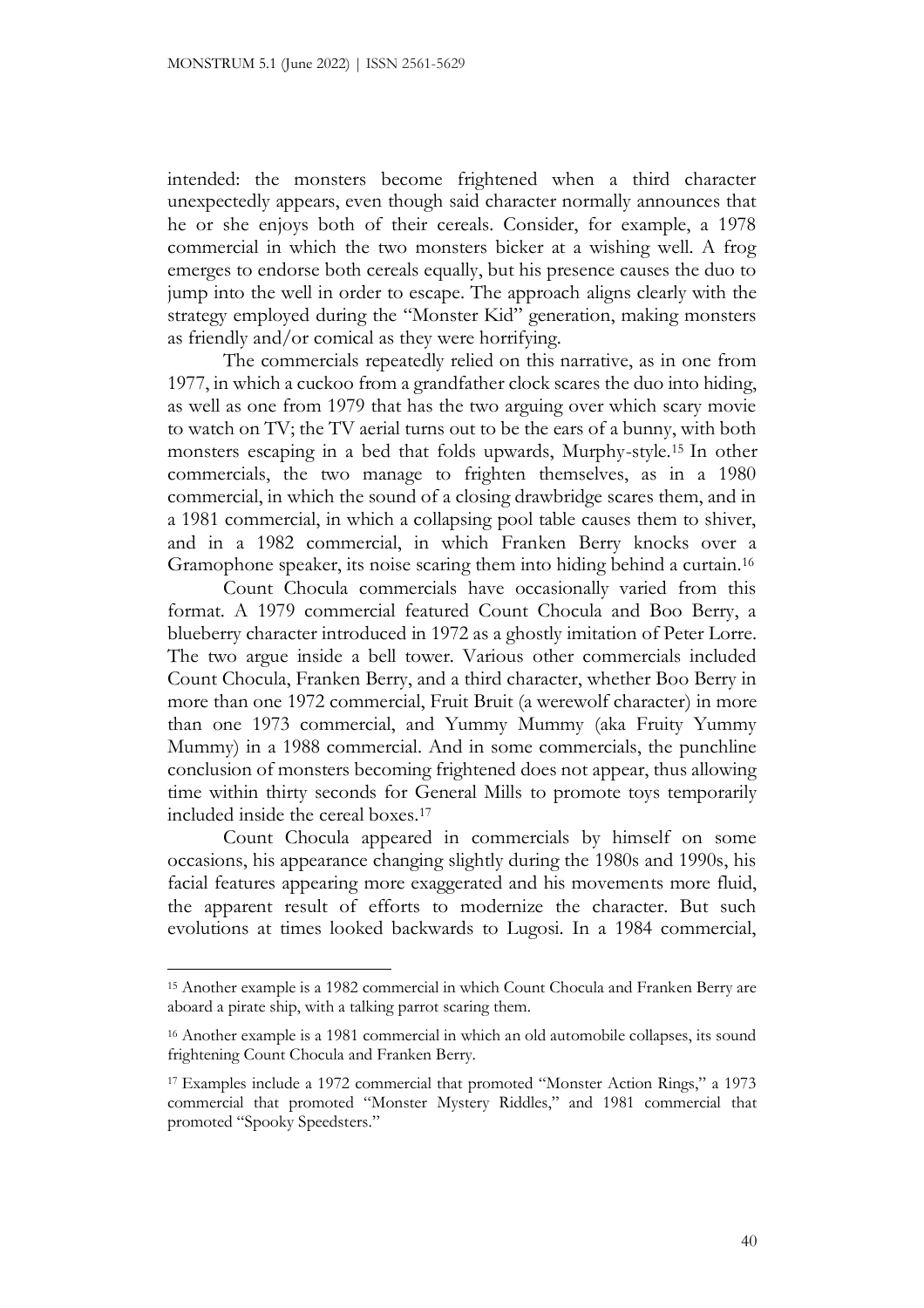animators gave Count Chocula hypnotic hand gestures that make the cereal's marshmallows float. Lugosi's Dracula in Browning's *Dracula* and in *Abbott and Costello Meet Frankenstein* had famously used similar gestures. And yet the hand gesture itself was not a legal liability: it is not part of the trademarks held by Lugosi Enterprises.

On two other occasions, commercials for General Mills' monster cereals overtly conjured the Universal horror movies of the thirties and forties that inspired them. In circa 1988, one spot featured text and editing akin to horror movie trailers, featuring large, spooky onscreen text (echoed with voiceover) pronouncing, "They're Enormous," "They're Humongous," and "They're a Scream," to promote the inclusion of large marshmallows ("Monstermallows"). Images of children enjoying their breakfast are in black-and-white, though the cereal and cereal boxes in the same shots appear in color. Intercut are black-and-white clips of Lugosi from Browning's *Dracula*, Karloff from Karl Freund's *The Mummy* (1932) and James Whale's *Bride of Frankenstein* (1935), and Elsa Lanchester from *Bride of Frankenstein*.

Even more notable is a 1987 commercial that promotes Count Chocula. A little girl appears in black-and-white, enjoying the cereal. Pictured in color, Count Chocula is happy with her choice, but he becomes puzzled when a bat flies into the room. The commercial cuts to an image of Lugosi from Browning's film. "The real Dracula!", the little girl exclaims. The notion scares Count Chocula. The little girl is then superimposed onto footage of Lugosi approaching a table, another excerpt from Browning's film. Yet another image of her superimposed onto Browning footage shows Lugosi with milk instead of a wine bottle. Here is the original Lugosi Dracula and his animated imitation, in the same commercial, the juxtaposition bringing differences and similarities into sharp relief.

And the similarities are greater than expected, as the Lugosian voice emanating from Lugosi is not Lugosi's, but rather another Lugosi imitator, reading lines for him that suit the commercial's narrative and the general remit of making monsters acceptable for children. "Good morning," he says (rather than "Good evening," since this is a breakfast food), as well as asking "May I have some?" His final dialogue announces, "I'll sink my teeth into … the delicious chocolatey marshmallows in Count Chocula's cereal." The specific words suggest the fangs wrongly attributed to Lugosi's Dracula. The pause echoes the pause in Lugosi's dialogue "I never drink … wine," words he spoke in the very scene from the Browning film clipped for this commercial.<sup>18</sup>

<sup>18</sup> This 1987 commercial was not the only connection between Lugosi's Dracula and Count Chocula that year. Computerized artwork of Lugosi's trademarked image also appeared on boxes of the cereal, which resulted in a controversy due to the medallion he wears. It features six points, which some persons took to be an inappropriate use of the Star of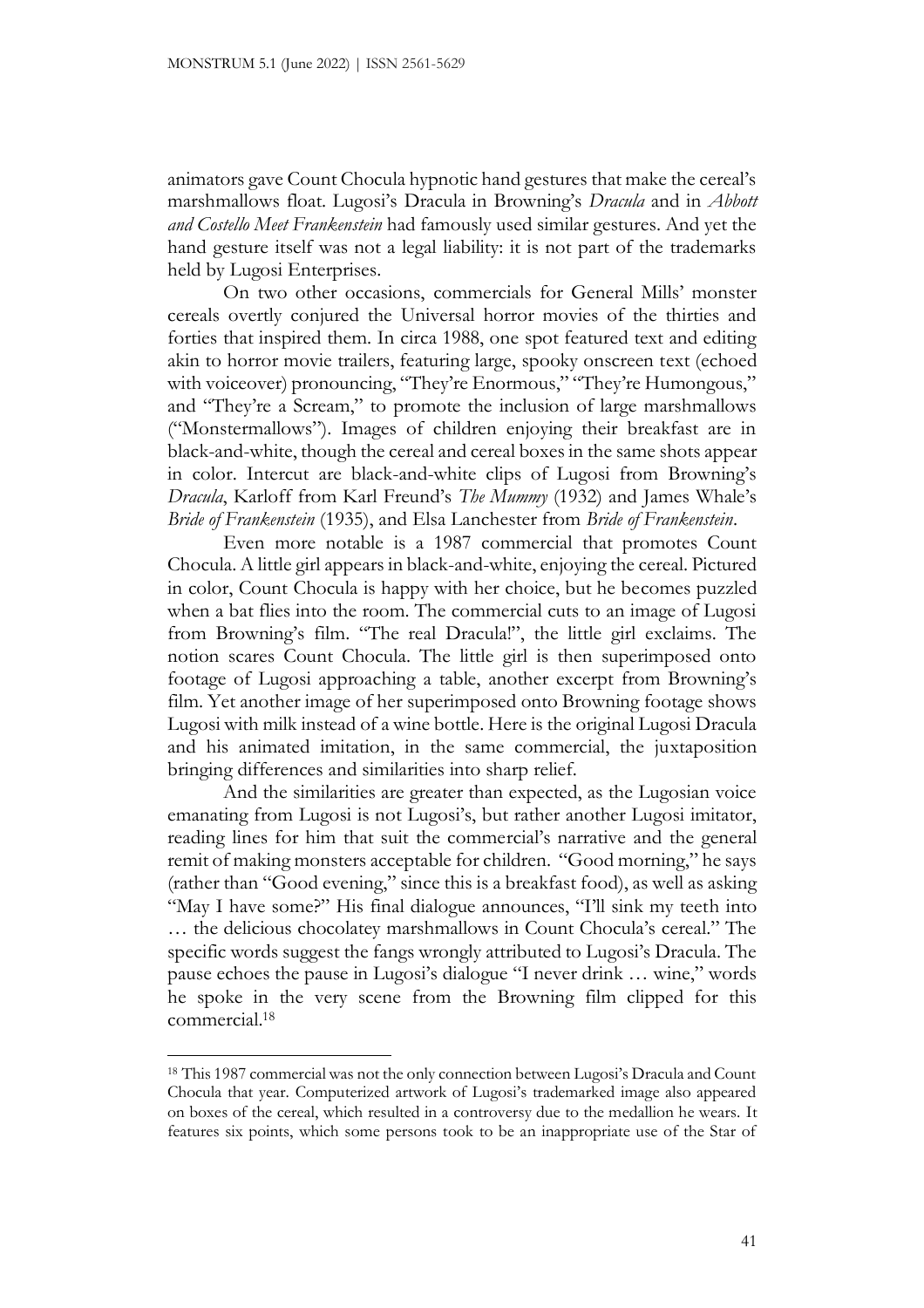The most notable visual transformation that Count Chocula underwent occurred in a 1991 commercial that featured no animation, but instead a live-action actor in a mask. His eyes blink, but his face is otherwise motionless. The reincarnation proved unpopular and was not repeated. It was similar to the original animated Count Chocula, but neither close enough nor far enough away to prove successful. Rather, the breakfast cereal vampire had fallen into something of an uncanny valley, one that worked much better as parody. In 2020, comedian Pete Davidson played a liveaction Count Chocula for a sketch on *Saturday Night Live*. <sup>19</sup> Davidson's version was meant to be comedic; his makeup and costume are curiously closer to the animated Count Chocula than the actor in the 1991 commercial.

In terms of sheer numbers of commercials as well as popularity, Count Chocula has been the most notable vampire to appear in American television commercials. In 2018, General Mills requested help from film industry professionals to develop a feature-length film based on Count Chocula, Franken Berry, and the company's other "legacy" monster characters.<sup>20</sup> Such a film would help sell cereal, in the manner that so many blockbuster movies sell ancillary products. As of 2022, no such film has gone into production, but companies like Retro-A-Go-Go! continue to sell Count Chocula products, including "collectible" patches, pins, and wall décor. <sup>21</sup> The products bear trademark information, which belongs to General Mills.<sup>22</sup>

David. See Caroline E. Mayer, "Necklace Chokes Count Dracula: General Mills Pulls Box Design with 6-Pointed Star," *Los Angeles Times*, October 19, 1987. Accessed February 9, 2022. Available at: https://www.latimes.com/archives/la-xpm-1987-10-19-fi-10380 story.html.

<sup>19</sup> See Cassie Gill, "Dave Chappelle & Pete Davidson Break Character & Laugh During Aunt Jemima Skit on SNL," *Hollywood Life*, November 8, 2020. Accessed February 9, 2022. Available at: https://hollywoodlife.com/2020/11/08/snl-pete-davidson-laughs-countchocula-aunt-jemima-sketch-video/.

<sup>20</sup> See Amid Amidi, "General Mills Wants to Make Movie Stars Out of Count Chocula, Franken Berry, and Boo Berry," *Cartoon Brew*. Accessed February 9, 2022. Available at: https://www.cartoonbrew.com/feature-film/general-mills-wants-to-make-movie-starsout-of-count-chocula-franken-berry-and-boo-berry-166735.html.

<sup>21</sup> These products appear on Retro-A-Go-Go!'s website, as accessed on February 11, 2022. Available at: https://www.retroagogo.com/categories/brands/general-mills/.

<sup>22</sup> Some links to the General Mills website in the references list below may have been updated, removed or changed. The website does (currently) feature an article by Hanna Johnson entitled "The History of Our Monsters" (August 1, 2021), along with related links to information and stories about them at

https://www.generalmills.com/news/stories/the-history-of-our-monsters.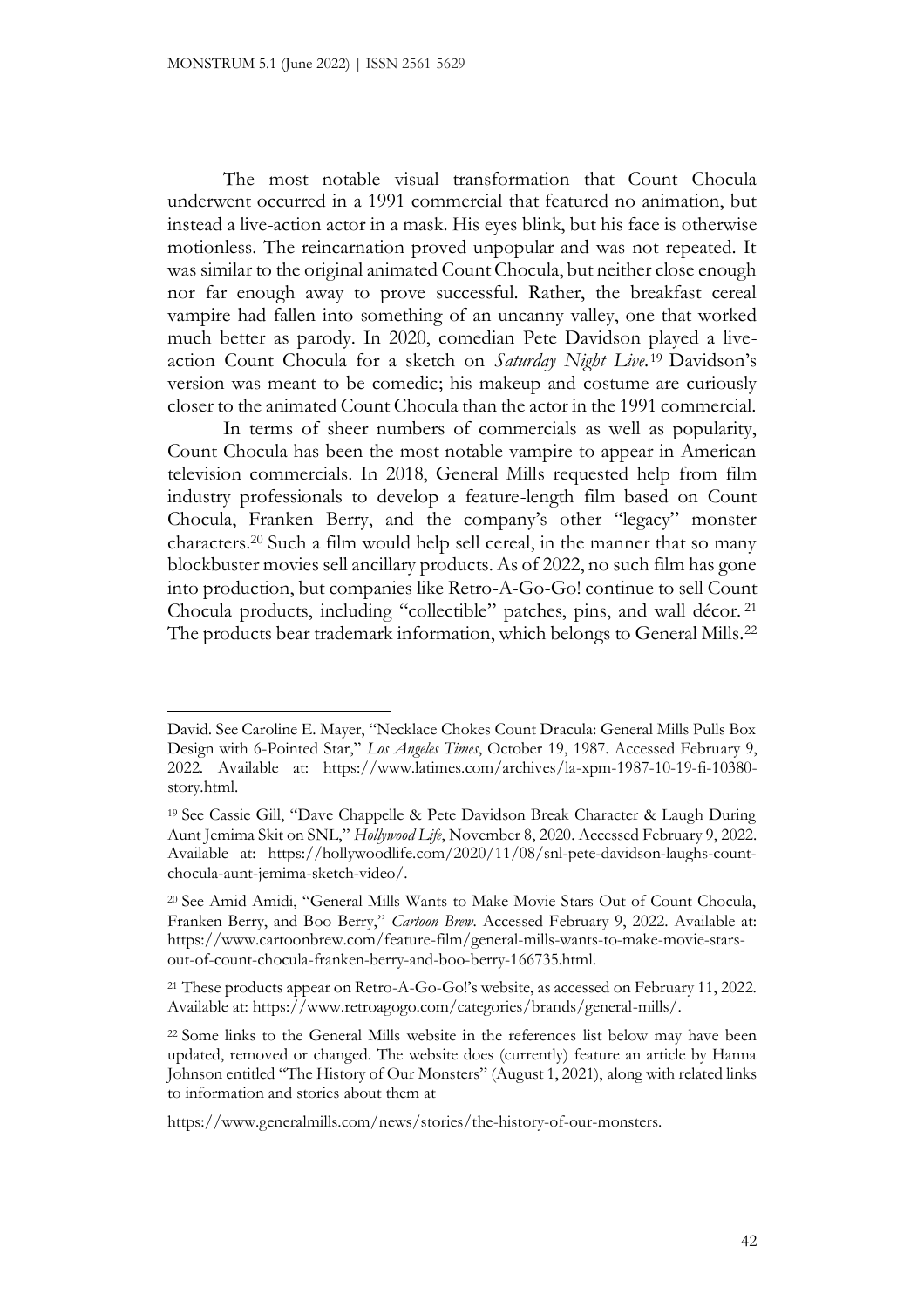Retro-A-Go-Go! also sells various Lugosi products, all bearing the trademark of Lugosi Enterprises.<sup>23</sup> Lugosi products are available from other companies as well, among them T-shirts, hoodies, socks, blankets, stickers, lunch boxes, masks, models, statuettes, dolls, action figures, bobbleheads, replica movie posters, and replica props. Currently, the most expensive Lugosi doll sells for \$399.99 retail; the least expensive for under twenty dollars: priced to fit any budget, and all "officially licensed." By contrast, many of the current Universal Monsters products either avoid showing Dracula, or he's present as "Lugosi," not as Lugosi.

Lugosi's Dracula sells. He sells himself, and, with arguably greater success, he sells others. It doesn't matter that he died in 1956. It doesn't matter that so many people don't know his name. Customers buy, at the request of Lugosi or "Lugosi." They consume. Rather than being "vampire videos" that suck attention away from given products, these commercials and their mimetic depictions of Lugosi's Dracula entice customers to sink their teeth into them, figuratively and at times literally. In commercials for Kit Kat aired in 2020 and 2021, the Lugosian Dracula wants to eat the chocolate bars, he wants to bite them, and thus so do we.

"Lugosi" also continues to evolve, just as he has over the decades with red-lined capes, sharp fangs, and "*bleh, bleh, bleh*." Indeed, "Lugosi" became friendly and funny thanks to the many parodies and imitations that became commonplace from the late 1950s to the present day. Such evolutions may well keep Lugosi's Dracula alive (undead?) and well and available for future product endorsements. Consider the vampire that has appeared on Spectrum TV's monster commercials since 2017. "When I bite you," he explains in a 2022 commercial, "there's no surprises. You know exactly what you're going to get." His remarks speak to repetition, the codes and conventions that we expect of genre, including the vampire genre, and by extension—the vampire commercial genre. And yet, we don't *always* know exactly what we're going to get, given the evolutions that genres undergo. The Spectrum vampire is dressed in a variant Lugosi costume (including the red-lined cape), but he looks like Count Orlok and he speaks with an American voice, no trace of the Lugosi accent.

In the Browning film, Lugosi said "I am Dracula." In popular culture, "Lugosi" says "I am Draculas."

*Acknowledgments: The author would like to thank Larry Kenney, Richard Klemensen, Robert Singer, and Kristopher Woofter.*

<sup>23</sup> These products appear on Retro-A-Go-Go!'s website, as accessed on February 12, 2022. Available at: https://www.retroagogo.com/categories/collections/bela-lugosi/.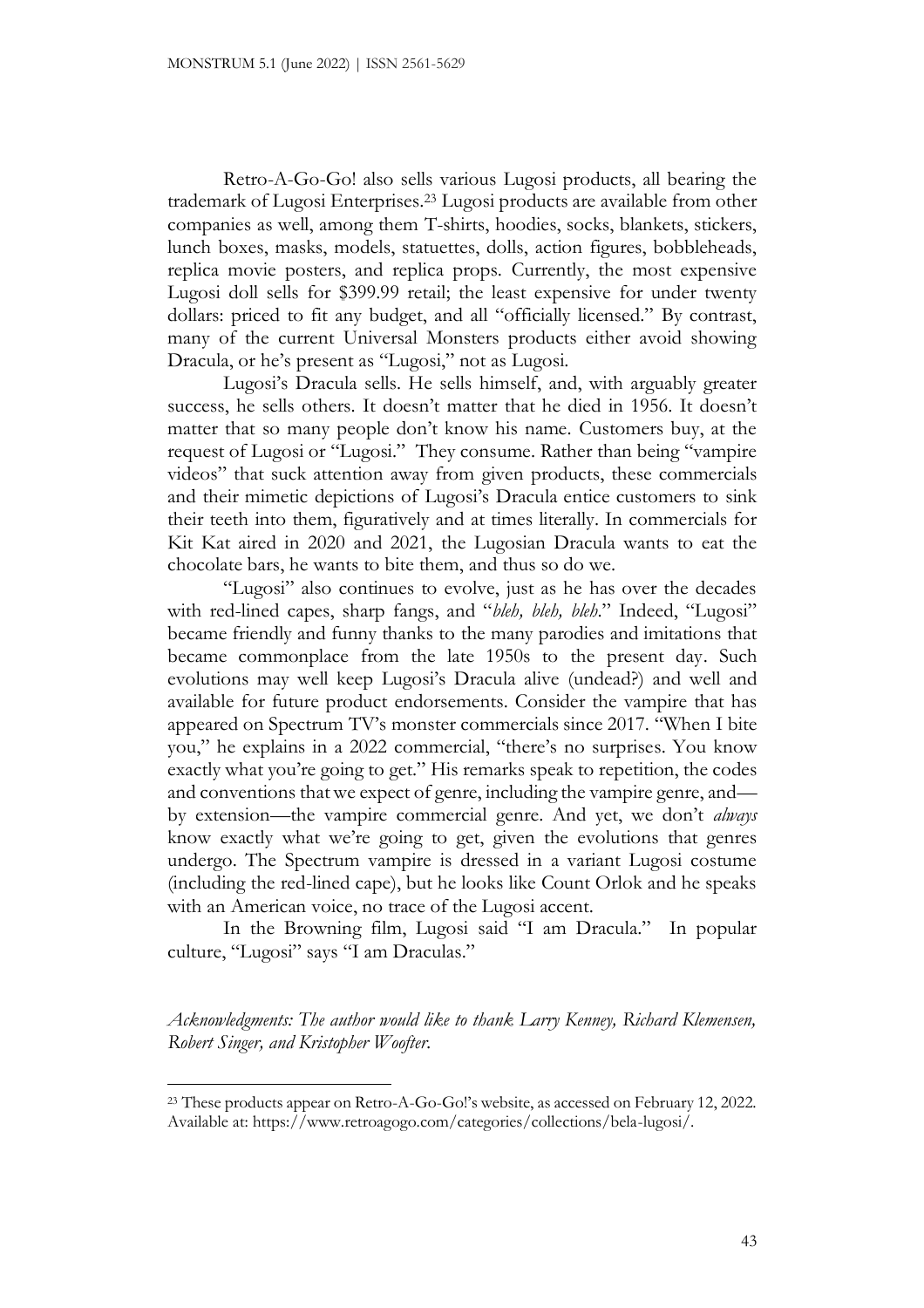\_\_\_\_\_\_\_\_\_\_\_\_\_\_\_\_\_\_\_\_\_

**Gary D. Rhodes, PhD,** is a Professor of Media Production at the Oklahoma Baptist University and the author of *The Birth of the American Horror Film* (Edinburgh UP, 2018) and many other books on horror and film history. He is also the writer-director of numerous documentary films, including *Lugosi: Hollywood's Dracula* (1997).

## **References**

- Amidi, Amid. (2018) "General Mills Wants to Make Movie Stars Out of Count Chocula, Franken Berry, and Boo Berry," *Cartoon Brew*. November 18. Accessed February 9, 2022. https://www.cartoonbrew.com/feature-film/general-mills-wantsto-make-movie-stars-out-of-count-chocula-franken-berry-and-booberry-166735.html.
- "Beware of 'Vampires' in These Commercial Productions," *Sponsor*, November 13, 1961, 43.
- Burns, Bob with Tom Weaver. (2013) *Bob Burns' Monster Kid Memories*. Albany, Georgia: BearManor Media.
- "Count von Count Puppet." (n.d.) Smithsonian National Museum of American History. Accessed February 11, 2022. https://americanhistory.si.edu/collections/search/object/nmah\_14 44767.
- "How to Kill a TV 'Vampire'." (1961) *Sponsor*, November 13.
- Gaines, Jane M. (1991) *Contested Culture: The Image, the Voice and the Law.*  Chapel Hill, NC: University of North Carolina Press, 1991.
- Gill, Cassie. (2020) "Dave Chappelle & Pete Davidson Break Character & Laugh During Aunt Jemima Skit on SNL," *Hollywood Life*, November 8. Accessed February 9, 2022. https://hollywoodlife.com/2020/11/08/snl-pete-davidson-laughscount-chocula-aunt-jemima-sketch-video/.
- Johnson, Hanna. (2021) "The History of Our Monsters." *GeneralMills.com* (August 1). Accessed June 8, 2022. //www.generalmills.com/news/stories/the-history-of-ourmonsters.
- Mayer, Caroline E. (1987) "Necklace Chokes Count Dracula: General Mills Pulls Box Design with 6-Pointed Star," *Los Angeles Times*, October